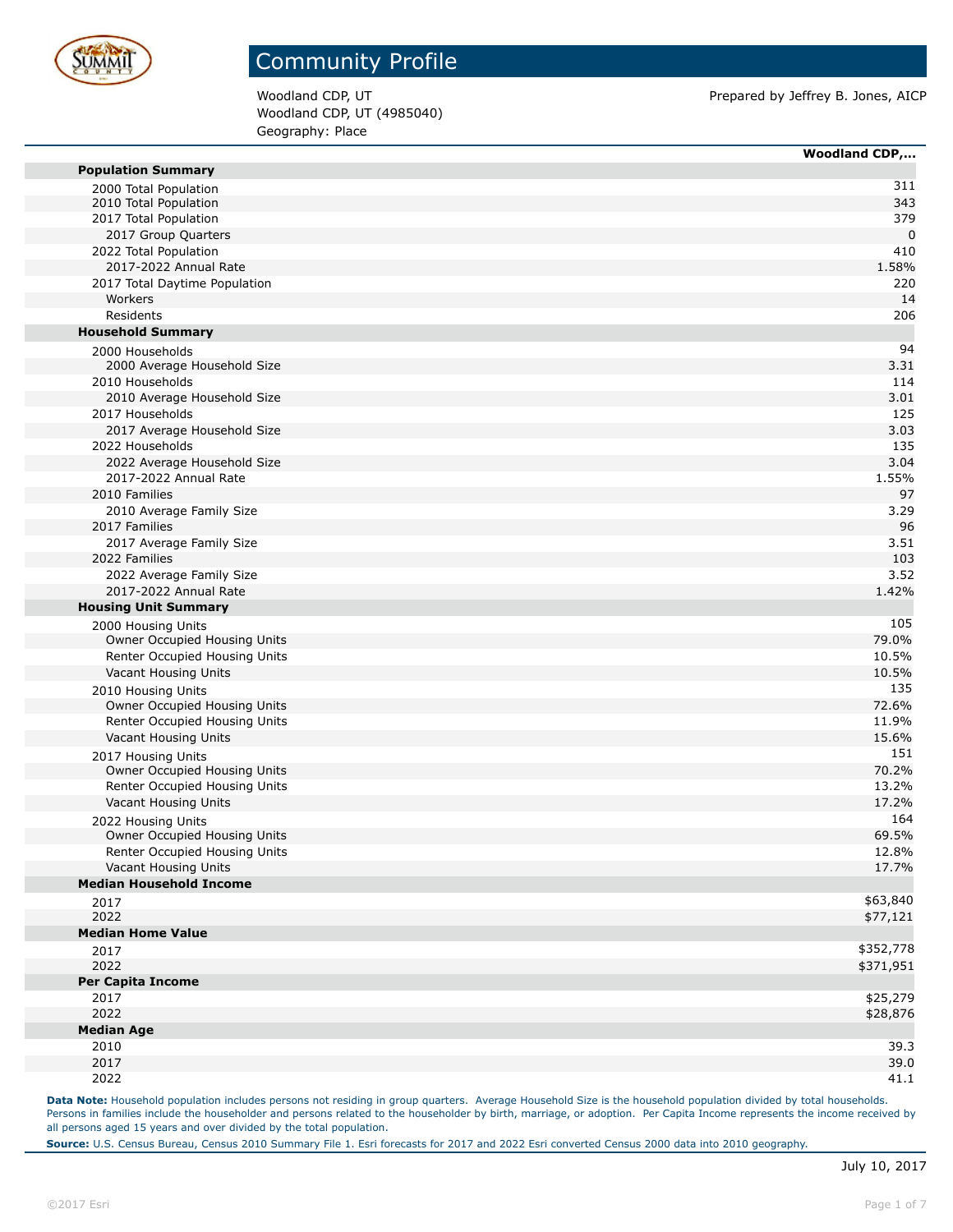

Woodland CDP, UT (4985040) Geography: Place

Woodland CDP, UT **Prepared by Jeffrey B. Jones, AICP** 

|                                            | <b>Woodland CDP,</b> |
|--------------------------------------------|----------------------|
| 2017 Households by Income                  |                      |
| Household Income Base                      | 125                  |
| $<$ \$15,000                               | 4.0%                 |
| \$15,000 - \$24,999                        | 11.2%                |
| \$25,000 - \$34,999                        | 5.6%                 |
| \$35,000 - \$49,999                        | 23.2%                |
| \$50,000 - \$74,999                        | 9.6%                 |
| \$75,000 - \$99,999                        | 23.2%                |
| $$100,000 - $149,999$                      | 20.0%                |
| \$150,000 - \$199,999                      | 2.4%                 |
| \$200,000+                                 | 0.8%                 |
| Average Household Income                   | \$71,534             |
| 2022 Households by Income                  |                      |
| Household Income Base                      | 135                  |
| $<$ \$15,000                               | 3.7%                 |
| $$15,000 - $24,999$                        | 8.9%                 |
| \$25,000 - \$34,999                        | 4.4%                 |
| \$35,000 - \$49,999                        | 18.5%                |
| \$50,000 - \$74,999                        | 11.1%                |
| \$75,000 - \$99,999                        | 25.9%                |
| \$100,000 - \$149,999                      | 23.0%                |
| \$150,000 - \$199,999                      | 3.0%                 |
| \$200,000+                                 | 1.5%                 |
| Average Household Income                   | \$81,848             |
| 2017 Owner Occupied Housing Units by Value |                      |
| Total                                      | 104                  |
| $<$ \$50,000                               | 0.0%                 |
| \$50,000 - \$99,999                        | 0.0%                 |
| \$100,000 - \$149,999                      | 6.7%                 |
| \$150,000 - \$199,999                      | 6.7%                 |
| \$200,000 - \$249,999                      | 4.8%                 |
| \$250,000 - \$299,999                      | 13.5%                |
| \$300,000 - \$399,999                      | 34.6%                |
| \$400,000 - \$499,999                      | 15.4%                |
| \$500,000 - \$749,999                      | 10.6%                |
| \$750,000 - \$999,999                      | 7.7%                 |
| $$1,000,000 +$                             | 0.0%                 |
| Average Home Value                         | \$391,827            |
| 2022 Owner Occupied Housing Units by Value |                      |
| Total                                      | 113                  |
| $<$ \$50,000                               | 0.0%                 |
| \$50,000 - \$99,999                        | 0.0%                 |
| \$100,000 - \$149,999                      | 3.5%                 |
| \$150,000 - \$199,999                      | 3.5%                 |
| \$200,000 - \$249,999                      | 3.5%                 |
| \$250,000 - \$299,999                      | 13.3%                |
| \$300,000 - \$399,999                      | 36.3%                |
| \$400,000 - \$499,999                      | 17.7%                |
| \$500,000 - \$749,999                      | 12.4%                |
| \$750,000 - \$999,999                      | 9.7%                 |
|                                            |                      |
| $$1,000,000 +$                             | 0.0%                 |
| Average Home Value                         | \$424,336            |

Data Note: Income represents the preceding year, expressed in current dollars. Household income includes wage and salary earnings, interest dividends, net rents, pensions, SSI and welfare payments, child support, and alimony. **Source:** U.S. Census Bureau, Census 2010 Summary File 1. Esri forecasts for 2017 and 2022 Esri converted Census 2000 data into 2010 geography.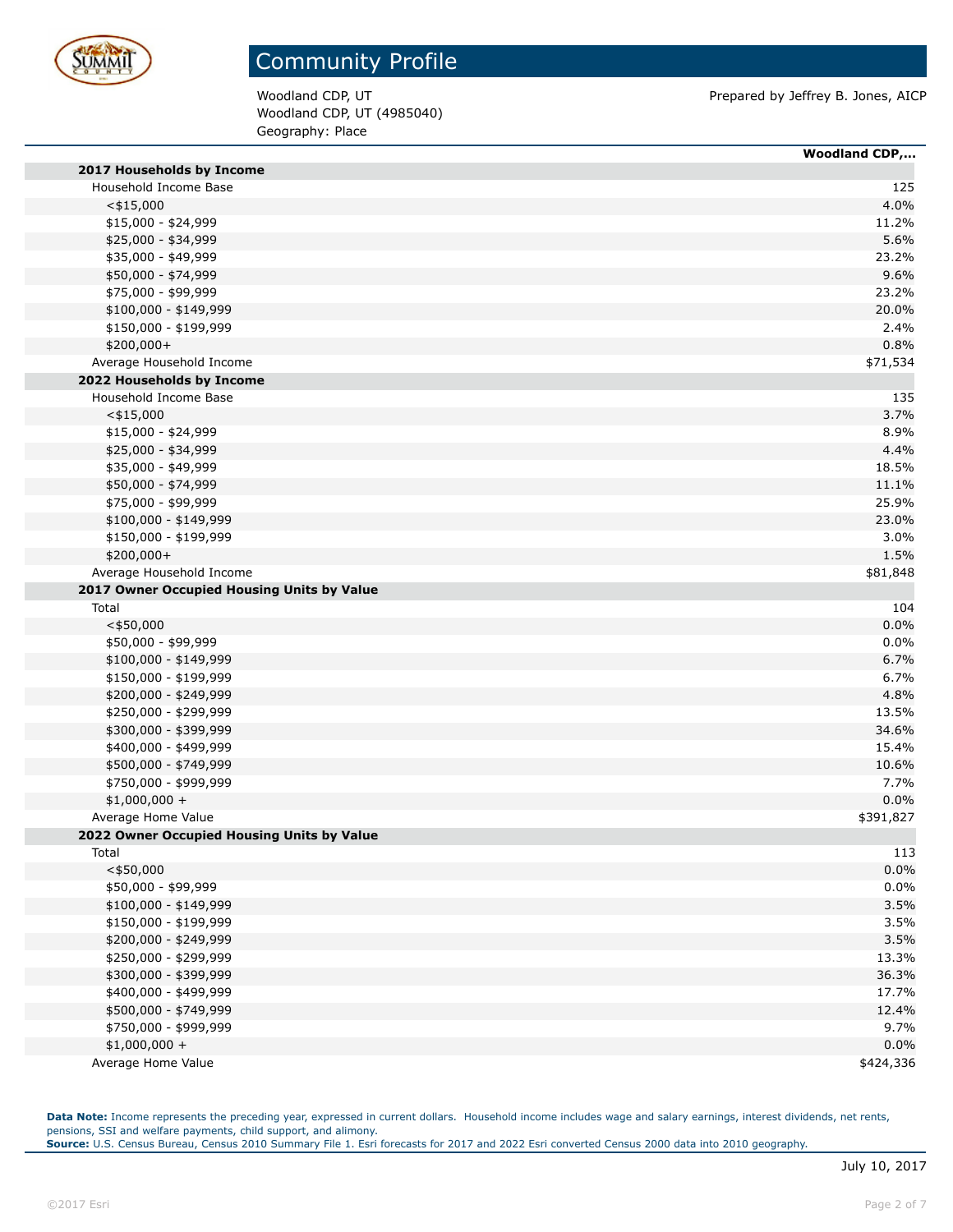

Woodland CDP, UT (4985040) Geography: Place

Woodland CDP, UT **Prepared by Jeffrey B. Jones, AICP** 

|                               | <b>Woodland CDP,</b> |
|-------------------------------|----------------------|
| 2010 Population by Age        |                      |
| Total                         | 343                  |
| $0 - 4$                       | 5.0%                 |
| $5 - 9$                       | 9.3%                 |
| $10 - 14$                     | 7.6%                 |
| $15 - 24$                     | 12.2%                |
| $25 - 34$                     | 11.7%                |
| $35 - 44$                     | 8.2%                 |
| $45 - 54$                     | 18.1%                |
| $55 - 64$                     | 16.6%                |
| $65 - 74$                     | 8.7%                 |
| 75 - 84                       | 1.7%                 |
| $85 +$                        | 0.9%                 |
| $18 +$                        | 72.0%                |
| 2017 Population by Age        |                      |
| Total                         | 378                  |
| $0 - 4$                       | 6.9%                 |
| $5 - 9$                       | 7.9%                 |
| $10 - 14$                     | 8.5%                 |
| $15 - 24$                     |                      |
|                               | 10.8%                |
| $25 - 34$                     | 10.3%                |
| $35 - 44$                     | 13.8%                |
| $45 - 54$                     | 12.2%                |
| $55 - 64$                     | 15.9%                |
| $65 - 74$                     | 9.5%                 |
| 75 - 84                       | 3.4%                 |
| $85 +$                        | 0.8%                 |
| $18 +$                        | 73.0%                |
| 2022 Population by Age        |                      |
| Total                         | 411                  |
| $0 - 4$                       | 6.3%                 |
| $5 - 9$                       | 7.3%                 |
| $10 - 14$                     | 8.5%                 |
| $15 - 24$                     | 11.2%                |
| $25 - 34$                     | 9.0%                 |
| $35 - 44$                     | 13.4%                |
| $45 - 54$                     | 12.7%                |
| $55 - 64$                     | 13.4%                |
| $65 - 74$                     | 12.7%                |
| $75 - 84$                     | 4.4%                 |
| $85 +$                        | 1.2%                 |
| $18 +$                        | 73.2%                |
| <b>2010 Population by Sex</b> |                      |
| Males                         | 176                  |
| Females                       | 167                  |
| 2017 Population by Sex        |                      |
| Males                         | 188                  |
| Females                       | 190                  |
|                               |                      |
| 2022 Population by Sex        |                      |
| Males                         | 199                  |
| Females                       | 212                  |

**Source:** U.S. Census Bureau, Census 2010 Summary File 1. Esri forecasts for 2017 and 2022 Esri converted Census 2000 data into 2010 geography.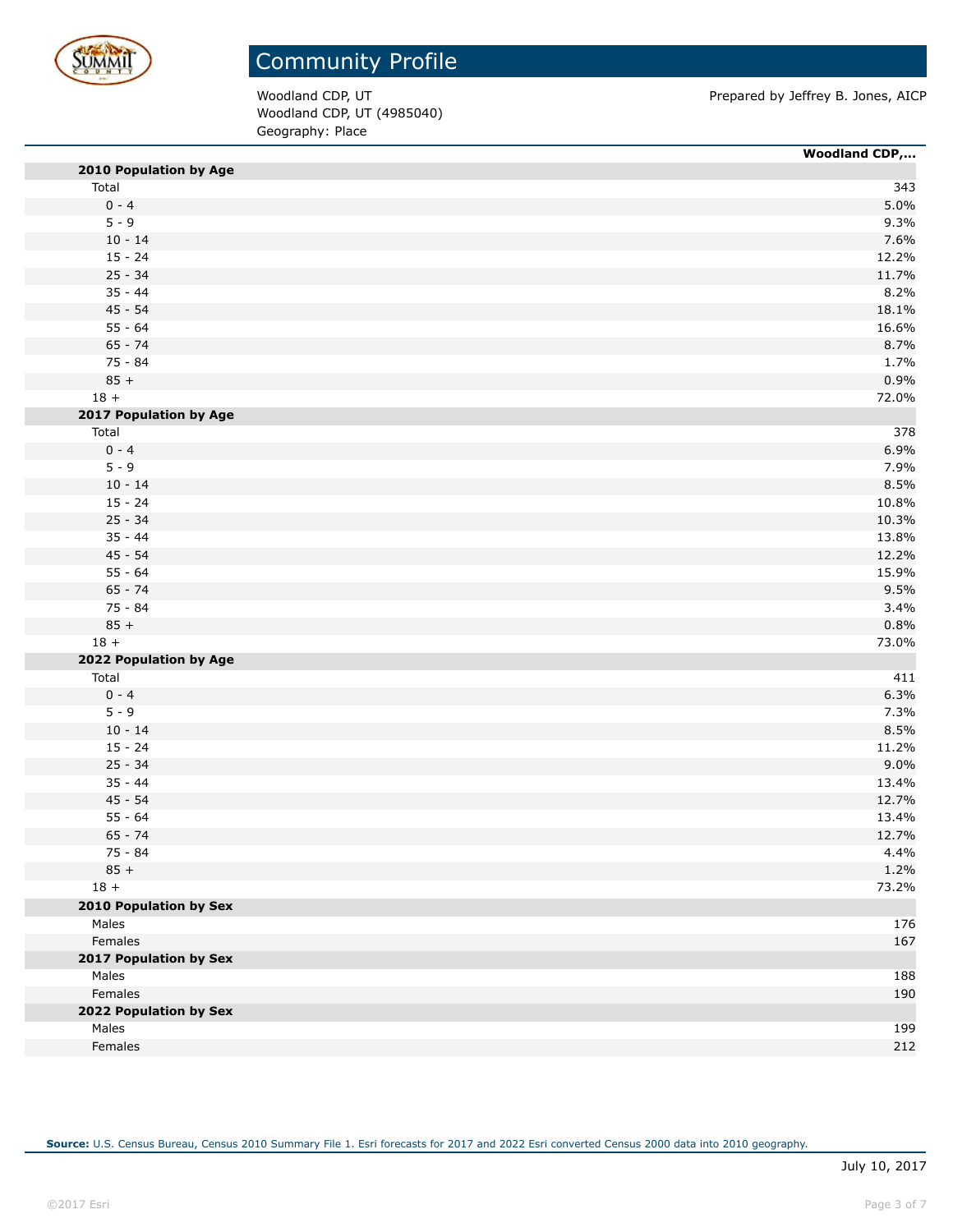

## Community Profile

Woodland CDP, UT (4985040) Geography: Place

Woodland CDP, UT **Prepared by Jeffrey B. Jones, AICP** 

 $\overline{\phantom{a}}$ 

|                                                    | <b>Woodland CDP,</b> |
|----------------------------------------------------|----------------------|
| 2010 Population by Race/Ethnicity                  |                      |
| Total                                              | 343                  |
| White Alone                                        | 97.7%                |
| <b>Black Alone</b>                                 | 0.0%                 |
| American Indian Alone                              | 0.0%                 |
| Asian Alone                                        | 0.3%                 |
| Pacific Islander Alone                             | 0.0%                 |
| Some Other Race Alone                              | 1.7%                 |
| Two or More Races                                  | 0.3%                 |
| Hispanic Origin                                    | 1.7%                 |
| Diversity Index                                    | 7.9                  |
| 2017 Population by Race/Ethnicity                  |                      |
| Total                                              | 380                  |
| White Alone                                        | 96.1%                |
| <b>Black Alone</b>                                 | 0.3%                 |
| American Indian Alone                              | 0.0%                 |
| Asian Alone                                        | 0.3%                 |
| Pacific Islander Alone                             | 0.0%                 |
| Some Other Race Alone                              | 2.6%                 |
| Two or More Races                                  | 0.8%                 |
| Hispanic Origin                                    | 4.2%                 |
| Diversity Index                                    | 14.8                 |
| 2022 Population by Race/Ethnicity                  |                      |
| Total                                              | 409                  |
| White Alone                                        | 96.1%                |
| <b>Black Alone</b>                                 | 0.2%                 |
| American Indian Alone                              | 0.0%                 |
| Asian Alone                                        | 0.2%                 |
| Pacific Islander Alone                             | 0.0%                 |
| Some Other Race Alone                              | 2.7%                 |
| Two or More Races                                  | 0.7%                 |
| Hispanic Origin                                    | 4.4%                 |
| Diversity Index                                    | 15.8                 |
| 2010 Population by Relationship and Household Type |                      |
| Total                                              | 343                  |
| In Households                                      | 100.0%               |
| In Family Households                               | 94.5%                |
| Householder                                        | 28.3%                |
| Spouse                                             | 24.5%                |
| Child                                              | 37.3%                |
| Other relative                                     | 2.9%                 |
| Nonrelative                                        | 1.5%                 |
| In Nonfamily Households                            | 5.5%                 |
| In Group Quarters                                  | 0.0%                 |
| Institutionalized Population                       | 0.0%                 |
| Noninstitutionalized Population                    | 0.0%                 |

Data Note: Persons of Hispanic Origin may be of any race. The Diversity Index measures the probability that two people from the same area will be from different race/ ethnic groups. **Source:** U.S. Census Bureau, Census 2010 Summary File 1. Esri forecasts for 2017 and 2022 Esri converted Census 2000 data into 2010 geography.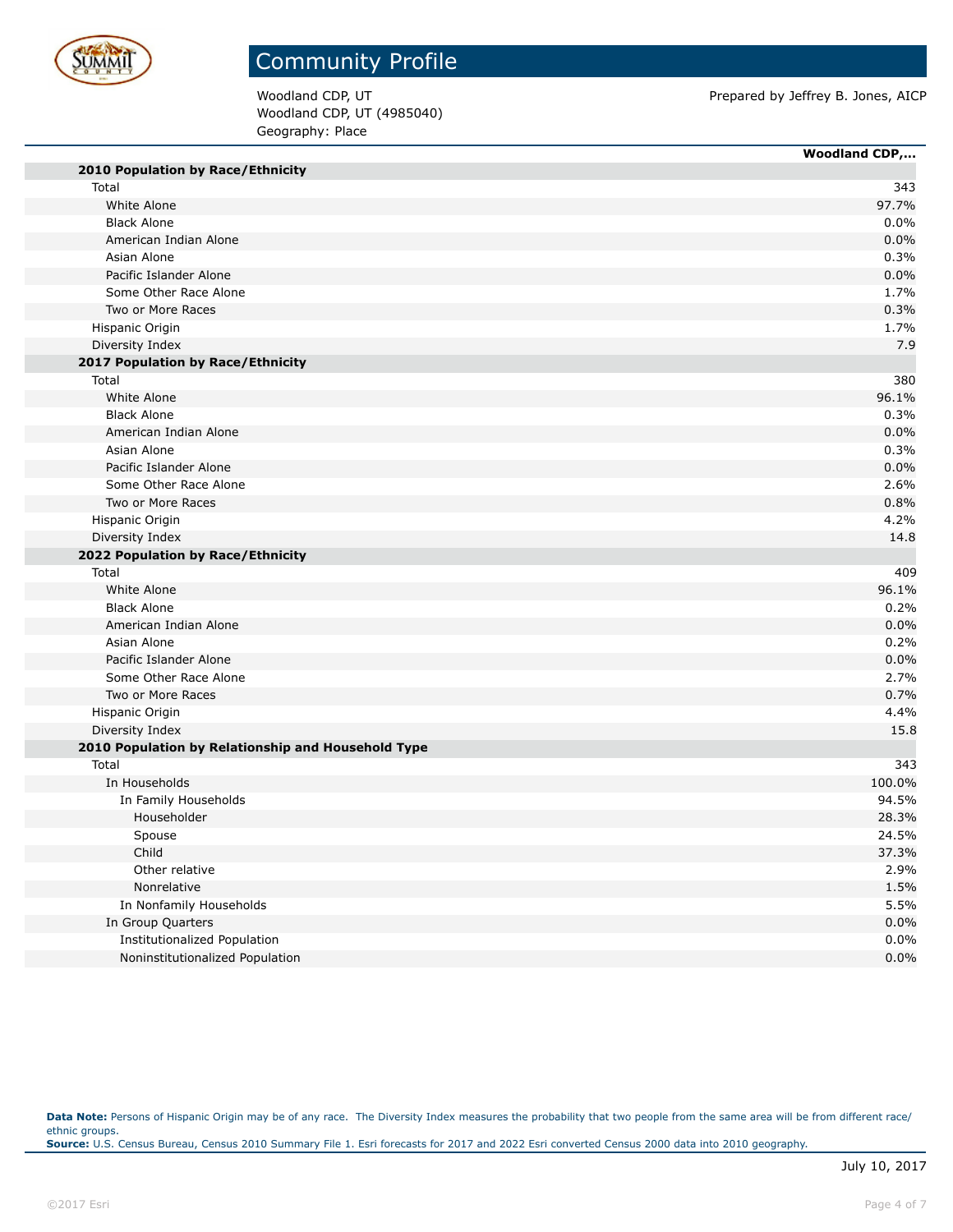

Woodland CDP, UT (4985040) Geography: Place

Woodland CDP, UT **Prepared by Jeffrey B. Jones, AICP** 

|                                                   | <b>Woodland CDP,</b> |
|---------------------------------------------------|----------------------|
| 2017 Population 25+ by Educational Attainment     |                      |
| Total                                             | 251                  |
| Less than 9th Grade                               | 0.0%                 |
| 9th - 12th Grade, No Diploma                      | 2.8%                 |
| High School Graduate                              | 31.9%                |
| GED/Alternative Credential                        | 0.4%                 |
| Some College, No Degree                           | 31.1%                |
| Associate Degree                                  | 13.1%                |
| Bachelor's Degree                                 | 15.9%                |
| Graduate/Professional Degree                      | 4.8%                 |
| 2017 Population 15+ by Marital Status             |                      |
| Total                                             | 292                  |
| Never Married                                     | 35.3%                |
| Married                                           | 45.2%                |
| Widowed                                           | 12.7%                |
| Divorced                                          | 6.8%                 |
| 2017 Civilian Population 16+ in Labor Force       |                      |
| Civilian Employed                                 | 98.9%                |
| Civilian Unemployed (Unemployment Rate)           | 1.1%                 |
| 2017 Employed Population 16+ by Industry<br>Total | 181                  |
|                                                   | 5.4%                 |
| Agriculture/Mining<br>Construction                | 23.9%                |
| Manufacturing                                     | 2.2%                 |
| Wholesale Trade                                   | 0.0%                 |
| Retail Trade                                      | 8.7%                 |
| Transportation/Utilities                          | 2.2%                 |
| Information                                       | 0.0%                 |
| Finance/Insurance/Real Estate                     | 5.4%                 |
| Services                                          | 45.1%                |
| <b>Public Administration</b>                      | 7.1%                 |
| 2017 Employed Population 16+ by Occupation        |                      |
| Total                                             | 180                  |
| White Collar                                      | 58.3%                |
| Management/Business/Financial                     | 10.6%                |
| Professional                                      | 25.6%                |
| Sales                                             | 7.8%                 |
| Administrative Support                            | 14.4%                |
| Services                                          | 16.1%                |
| <b>Blue Collar</b>                                | 25.6%                |
| Farming/Forestry/Fishing                          | 0.0%                 |
| Construction/Extraction                           | 23.3%                |
| Installation/Maintenance/Repair                   | 2.2%                 |
| Production                                        | 0.0%                 |
| Transportation/Material Moving                    | 0.0%                 |
| 2010 Population By Urban/ Rural Status            |                      |
| <b>Total Population</b>                           | 343                  |
| Population Inside Urbanized Area                  | 0.0%                 |
| Population Inside Urbanized Cluster               | 0.0%                 |
| Rural Population                                  | 100.0%               |
|                                                   |                      |

**Source:** U.S. Census Bureau, Census 2010 Summary File 1. Esri forecasts for 2017 and 2022 Esri converted Census 2000 data into 2010 geography.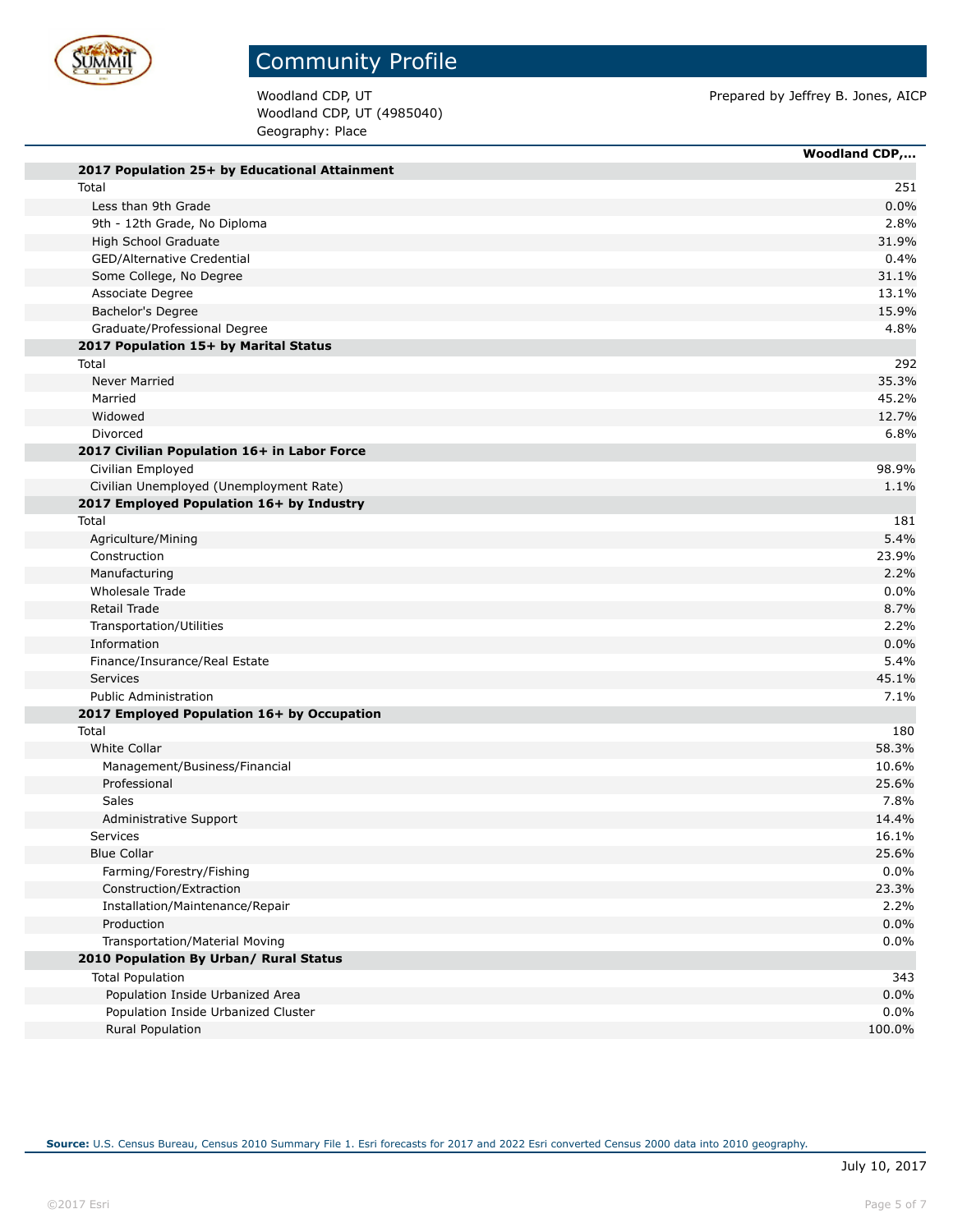

Woodland CDP, UT (4985040) Geography: Place

Woodland CDP, UT **Prepared by Jeffrey B. Jones, AICP** 

|                                               | <b>Woodland CDP,</b> |
|-----------------------------------------------|----------------------|
| 2010 Households by Type                       |                      |
| Total                                         | 114                  |
| Households with 1 Person                      | 13.2%                |
| Households with 2+ People                     | 86.8%                |
| Family Households                             | 85.1%                |
| <b>Husband-wife Families</b>                  | 73.7%                |
| With Related Children                         | 28.9%                |
| Other Family (No Spouse Present)              | 11.4%                |
| Other Family with Male Householder            | 0.9%                 |
| With Related Children                         | 0.0%                 |
| Other Family with Female Householder          | 10.5%                |
| With Related Children                         | 6.1%                 |
| Nonfamily Households                          | 1.8%                 |
|                                               |                      |
| All Households with Children                  | 35.1%                |
|                                               |                      |
| Multigenerational Households                  | 2.6%                 |
| Unmarried Partner Households                  | 4.4%                 |
| Male-female                                   | 4.4%                 |
| Same-sex                                      | 0.0%                 |
| 2010 Households by Size                       |                      |
| Total                                         | 114                  |
| 1 Person Household                            | 13.2%                |
| 2 Person Household                            | 38.6%                |
| 3 Person Household                            | 14.0%                |
| 4 Person Household                            | 14.9%                |
| 5 Person Household                            | 13.2%                |
| 6 Person Household                            | 2.6%                 |
| 7 + Person Household                          | 3.5%                 |
| 2010 Households by Tenure and Mortgage Status |                      |
| Total                                         | 114                  |
| Owner Occupied                                | 86.0%                |
| Owned with a Mortgage/Loan                    | 52.6%                |
| Owned Free and Clear                          | 33.3%                |
| Renter Occupied                               | 14.0%                |
| 2010 Housing Units By Urban/ Rural Status     |                      |
| <b>Total Housing Units</b>                    | 135                  |
| Housing Units Inside Urbanized Area           | 0.0%                 |
| Housing Units Inside Urbanized Cluster        | 0.0%                 |
| <b>Rural Housing Units</b>                    | 100.0%               |

Data Note: Households with children include any households with people under age 18, related or not. Multigenerational households are families with 3 or more parentchild relationships. Unmarried partner households are usually classified as nonfamily households unless there is another member of the household related to the householder. Multigenerational and unmarried partner households are reported only to the tract level. Esri estimated block group data, which is used to estimate polygons or non-standard geography.

**Source:** U.S. Census Bureau, Census 2010 Summary File 1. Esri forecasts for 2017 and 2022 Esri converted Census 2000 data into 2010 geography.